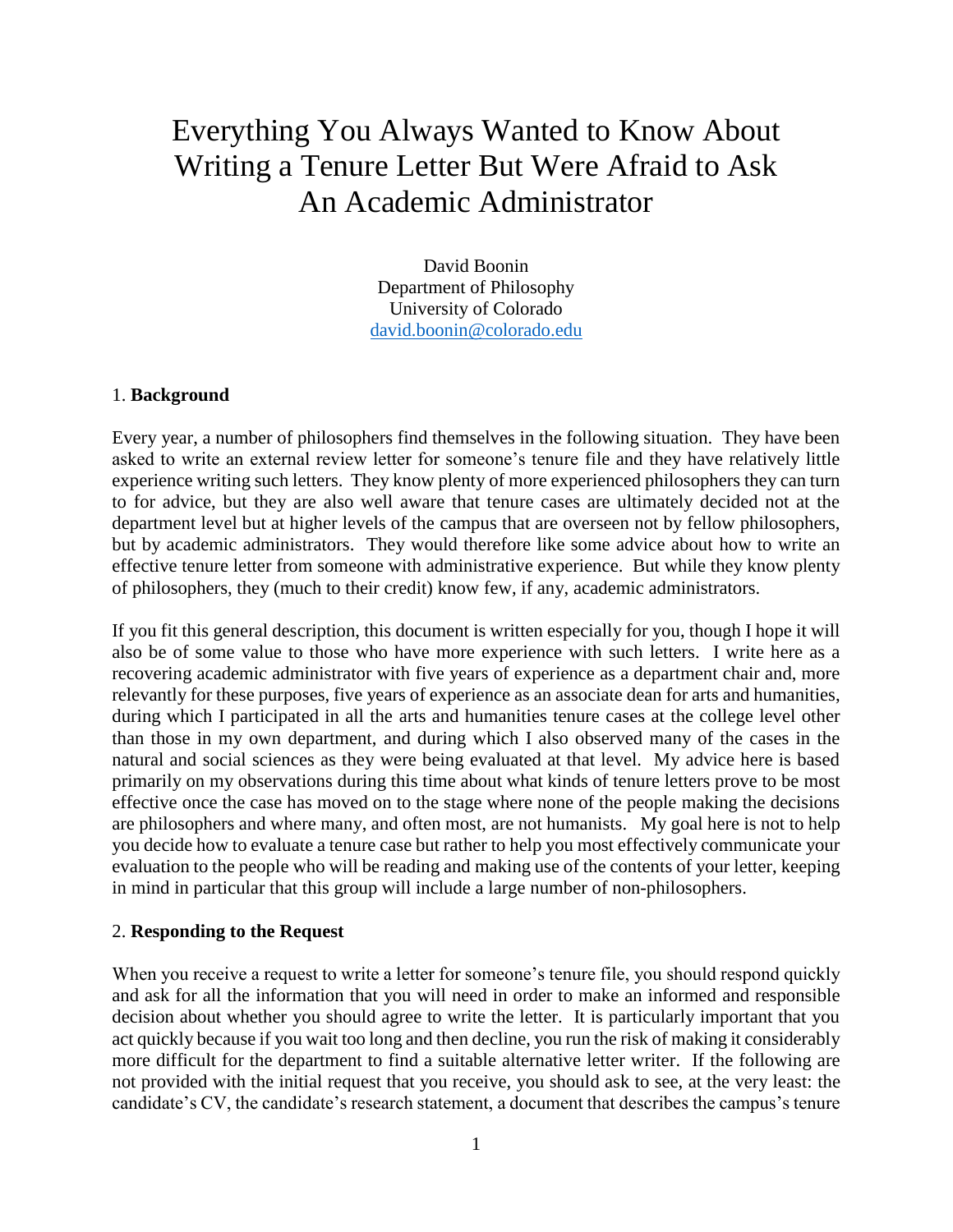standards (and one from the department if they have a separate document), a clear and specific description of what the dossier that you will be asked to look at will contain (e.g., number of publications, total number of pages you will be expected to read), and a statement of the deadline for submitting your letter. If you have concerns about confidentiality, you should also ask for a clear explanation of who will be allowed to see the letters and under what circumstances, if any, the candidate would be allowed to see the letter. And if you know the candidate in any capacity other than by having read his/her work, you should explain right away, clearly and specifically, just what your connection to the candidate is (e.g., you have talked to them at a few conferences, you have written letters of recommendation for them before, you overlapped for a year at the same institution, you are Facebook friends, etc.) and ask whether your level of connection to the candidate would be considered a problem by the institution that is requesting the letter.

Assuming that you are in a sufficiently impartial position to offer to write a letter and are open to the possibility of doing so, you should do the following before making a final decision. First, look at the CV and ask whether you are confident that you are sufficiently qualified to assess the candidate's work. Generally speaking, you will only be asked to write a letter if you have done work in the candidate's area, but what counts as being in the same area is not always entirely clear, so you should ensure that you feel sufficiently qualified before saying yes. If the publication titles on the CV do not provide enough information for this purpose, look carefully at the candidate's research statement. Second, you should look carefully at the description of the dossier you will be asked to look at and the deadline for submitting the letter and ask whether you are confident that you will have enough time to do a careful job of reading the work and writing the letter. Assume, for purposes of making this decision, that the case will not strike you as an obvious one and that you may feel the need to read some or all of the publications more than once and to deliberate quite extensively before deciding just what you want to say. Assume that writing and revising the letter itself will also take several hours.

In addition, you should ask whether you feel sufficiently clear about the tenure standards that you are being asked to apply to the dossier. If you are unclear about this or about anything else relating to the assignment, you should ask for clarification promptly so that you can make a final decision in a timely manner. Finally, if you decide not to write the letter, you should explain the basis for your decision, even if it is simply that you are on sabbatical and have decided not to do any professional service during this period. Departments are often asked to keep track of how many people declined to write a letter in any particular case and if you do not provide a clear explanation of your decision to decline, you leave it open that some people will infer that you declined because you were not impressed by the CV and did not want to write a negative letter. It is also generally appreciated if you offer to suggest alternative letter writers if the department would find that useful, but only if you are confident that the people you would recommend are not simply people who are sufficiently accomplished in the appropriate area but also people who would do a careful and responsible job.

### **3. Elements of the Letter**

Assuming that you have agreed to write the letter, you should begin by looking carefully at the guidelines provided by the candidate's institution. Some institutions will provide you with a list of fairly specific questions that you will be expected to answer. Others will simply provide you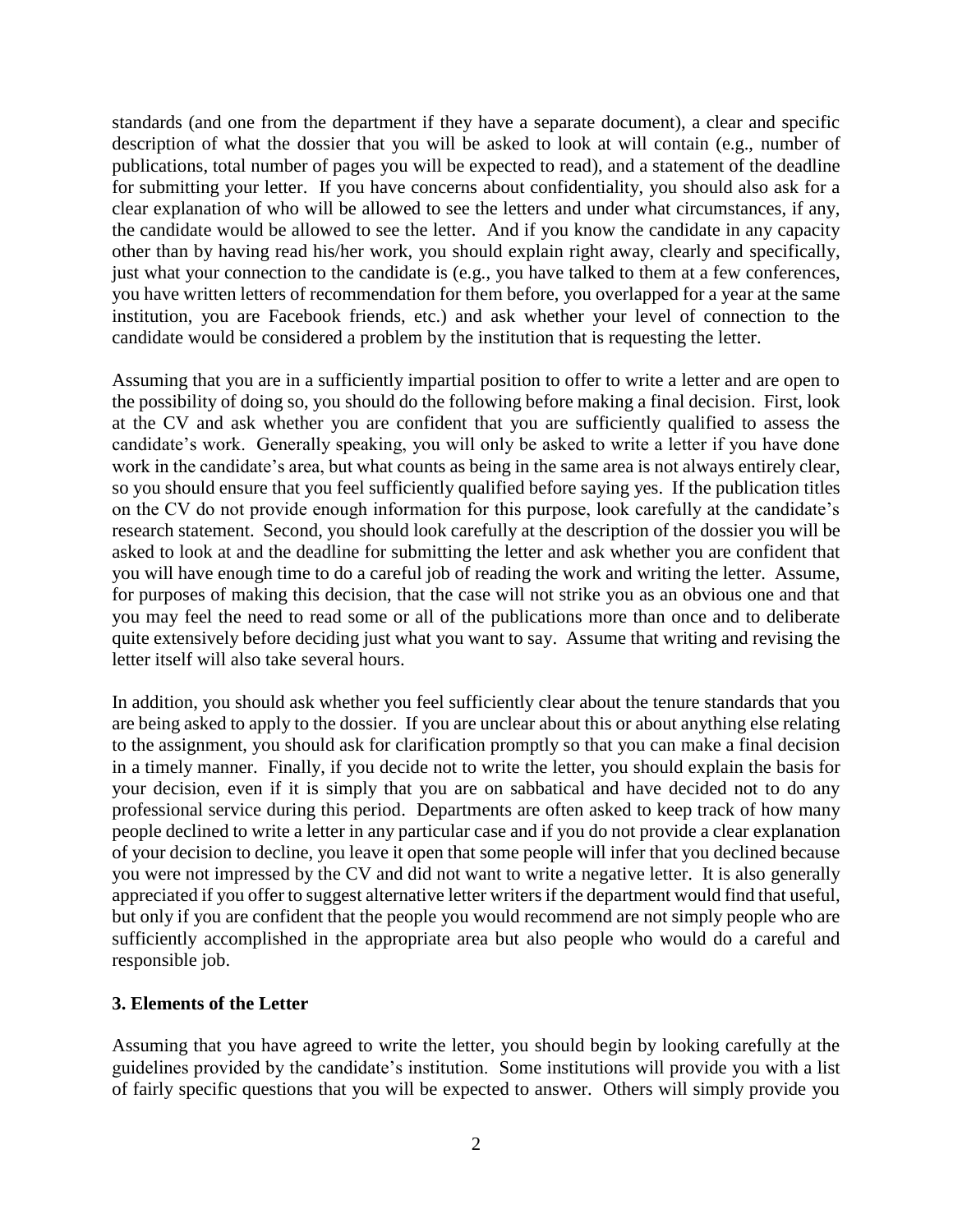with their statement of tenure standards. If you have received neither kind of document, you should make sure that you have some kind of written guidelines from the institution even if it is simply in the form of an e-mail from the person requesting the letter. The elements of a tenure letter that are outlined and discussed here are those that strike me as essential to an effective letter in a typical case. I present them here in the order in which it makes sense to me to include them in the letter, but this section is not intended as a one-case-fits-all template and there will clearly be a variety of circumstances under which it will make sense to diverge from what follows in various ways. With this proviso in mind, here are my suggestions for constructing an effective tenure letter in a more or less typical case.

# **a. Who You Are**

Your letter should be addressed to the faculty member who asked you to evaluate the file and should begin by thanking them for the opportunity to participate in the review and by briefly summarizing the relevant elements of who you are: your academic position, your areas of specialization and a very brief summary of your CV (e.g., number of publications and number of talks). You should make clear the connection between your areas of specialization and those of the candidate, being explicit about which areas of the candidate's you have done work in and which, if any, you have not done work in. Your CV will almost certainly be included in the tenure dossier so there is no need to say more than this, but it helps the reader of the letter to have a brief reminder of who you are and your connection to the candidate's areas of expertise at the outset. You should also include here an explanation of the extent to which, if any, you know the candidate other than via reading the candidate's work. And if your letter ends up being on the long side, it may also prove useful to include a brief overview of the contents that follow.

# **b. Your Understanding of the Expectations for Tenure**

Read the tenure standards document (or relevant wording from the initial request to write a letter) that you have been provided with carefully. There will almost certainly be a key term that is used to refer to the level of scholarly accomplishment that the institution treats as necessary and sufficient for tenure (provided that the candidate's teaching and service are consistent with its tenure standards). For example, the standards document may say that in order for the candidate to be awarded tenure, the candidate's research record must be judged to be "excellent." Or it might use a different word like "outstanding" or "distinguished." Before discussing the materials in the file, your letter should provide a brief summary of what you expect to see in a file that you consider to be worthy of tenure at an institution of the nature and stature of the one that is considering the candidate for tenure. In doing so, it is important that you adopt the terminology from the institution's tenure standards document (or other communication with you). Failure to do so can lead to confusion on the part of the letter's readers and to the contents of your letter being discounted by the relevant committees as the case makes its way through the process.

Suppose, for example, that as you yourself are inclined to use the terms, someone whose research record as a whole is "excellent" merits tenure and that calling a body of work "distinguished" is saying that it is even more impressive than simply "excellent." And suppose that the institution that requests a letter from you has used the term "distinguished" to characterize its tenure standards. If your considered view of the candidate you are writing about is that they merit tenure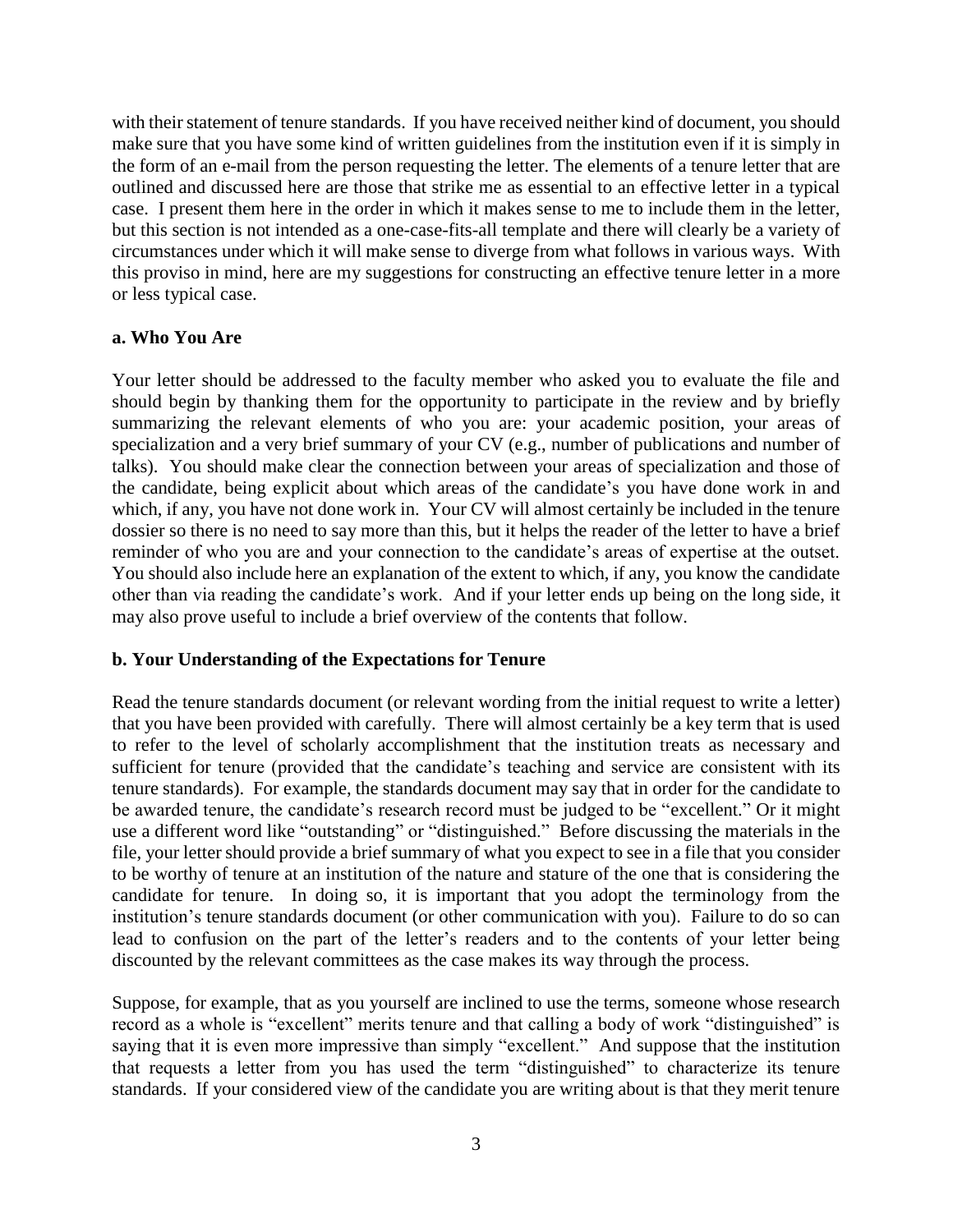at that institution, and if you refer to their work as "excellent" in your letter but do not explicitly label it as "distinguished," you are likely to be interpreted as saying that you do not think the candidate has met the institution's standards for tenure. Even if your letter includes a very clear statement to the effect that you recommend tenure, the fact that you have declined to call the research record "distinguished" may lead to doubts or confusion in the minds of at least some of the letter's readers. So regardless of how you yourself would use such terms as "excellent" or "distinguished" in other contexts, for purposes of the letter, you should take it that the institution in question has simply stipulated that the meaning of a particular term like "distinguished" just is "the level at which a research record merits tenure at this institution" and you should use the term in that way consistently throughout your letter.

With this consideration in mind, it is useful for your letter to include, immediately after your brief summary of who you are, a brief statement of what you typically expect to see in a research record that meets the relevant standard. For purposes of illustration here, I'll continue to suppose that the institution in question uses the word "distinguished" to mark the level of achievement it is looking for. In that case, you might begin by saying something to the effect that in terms of quantity of publications, you typically expect to see somewhere between X and Y publications in a research record that is "distinguished" at the time that a person comes up for tenure. You should give a sense of what kinds of venues you would expect the work to appear in, perhaps naming particular journals as examples, in cases of a "distinguished" research record. You should briefly describe the kinds of philosophical virtues that you put the most weight on in assessing the quality of work for yourself, and say something about how well the body of work as a whole must do according to those standards, and how consistently it must do so, in order to strike you as "distinguished." In cases in which the candidate has not published a book, it is important to be clear at the outset that philosophy is a largely article-driven discipline and that it differs from the rest of the humanities in that a book is not expected for tenure. In cases in which the candidate has published a book, you should make clear roughly how many additional publications you would expect to see in a distinguished research record at the time of a tenure decision from someone who has already published a book.

### **c. A Brief Preliminary Summary**

Before providing a specific assessment of the publications in the file, it is often helpful if the letter first includes a brief summary of the letter's findings. This helps provide the reader with a context for what follows and makes it easier for them to connect the rest of your letter to the tenure standards themselves. For example, you might say something here like "Although the number of publications strikes me as on the lower end of what one looks for in a distinguished research record, the venues in which the works have appeared are particularly impressive and I found the quality of the work itself to be exceptionally high. As a result, despite some modest qualms about the number of publications to date, I judge the research record as a whole to be a distinguished one and recommend tenure and promotion." If you preface the substantive discussion in this way, you indicate to the reader that in what follows, they should be particularly alert to evidence that you provide that the venues really are particularly impressive ones and that the quality of the work is high enough to outweigh what might seem to be a potential shortcoming in terms of quantity. Relatedly, if there is a specific quality of the work that you find to be particularly important to your overall assessment – originality, say – it can be useful to highlight this in advance so that the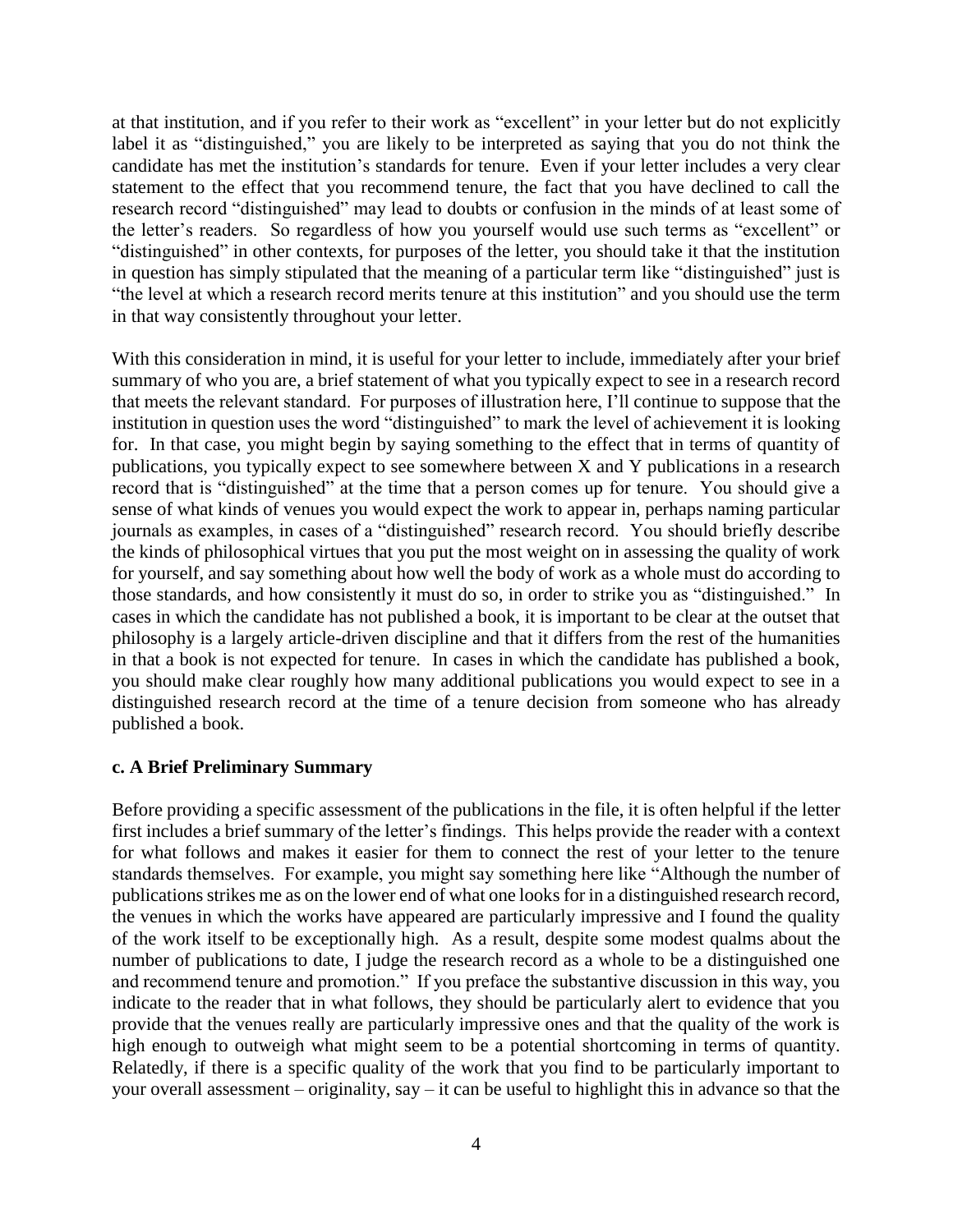reader has an eye open to evidence for this particular claim in what follows. And if your overall assessment of the research record is less positive, it is important to highlight upfront what your most significant concerns are so that the reader can be alerted to these as they read the remainder of the letter.

# **d. Discussion of the Publications**

The heart of the letter should consist in your assessment of the quality of the written work provided in the dossier. While this section should conclude with a general assessment of the body of work as a whole (including, where relevant, an assessment of the larger research project of which several of the pieces may be parts, ways in which the pieces fit together, have an impact that is larger than the sum of its parts, etc.), it is important that this part of the letter also contain an analysis that is broken down publication by publication. A letter lacking in such detail will most likely be viewed as having less credibility. How many publications should you discuss individually? That depends. In some cases, you will be provided with a selected subset of the candidate's writings, perhaps something like 4-5 pieces. In such cases, you should say at least something specific about each of them. In other cases, you will simply be provided with access to all of the candidate's writings. In such cases, I suggest that you ask the departmet that solicited your letter for guidelines about how many works you are expected to read and comment on. If they do not have specific guidelines, they can at least tell you what has been their typical experience in recent cases and you can use this as your guide.

For each piece that you discuss individually, I would suggest a paragraph (or perhaps two) in which you do the following: (a) briefly summarize the thesis of the work; (b) briefly comment on the significance of what the work is attempting to do (e.g., significance of the topic itself, significance of the particular claim about the topic, originality of the claim); (c) comment on the quality of the work in terms of the specific philosophical virtues that you will have identified earlier in the letter when you summarized your expectations for what counts as a tenure-worthy research record; (d) provide a summary judgment about the extent to which, on the whole, you find the particular work to be at the level one would expect in a "distinguished" (or whatever term the institution uses to mean tenure-worthy) research record. For example, you might say something like "although the topic itself is somewhat narrow, the quality of the paper is extremely high and thus the work as a whole is at the level that one looks for in a distinguished research record" or "this is a truly important paper that has striking implications for a number of issues in the area; in terms of originality and significance it greatly exceeds what one typically sees in even a solidly successful tenure case" or "although the paper was generally well argued, the thesis did not seem particularly significant or original, so while it exhibits strong philosophical abilities, it is not the kind of paper that contributes much to having a genuinely distinguished research record." It can also be useful to emphasize the various ways in which a philosophical publication can make a significant contribution to the literature even if it does not seem likely to count as the final word on the subject it discusses.

It is particularly important that this portion of the letter be written in a manner that will be accessible to non-philosophers and non-humanists. Avoid using technical jargon where you can and, where it seems necessary, include a clear explanation of the sort that you would use when introducing the term while teaching an introductory-level undergraduate course. Don't assume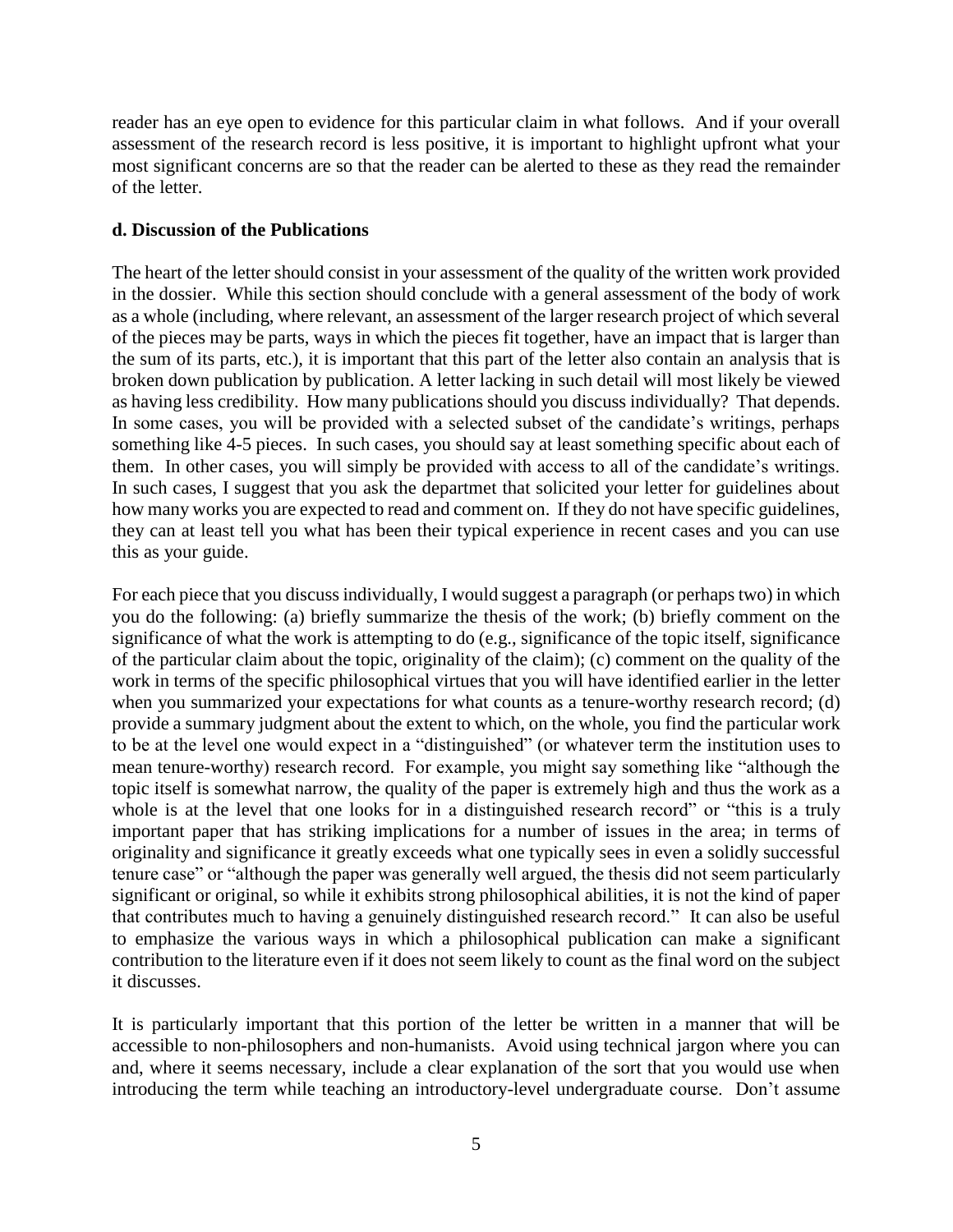that people will know what, say, "the problem of personal identity" is or who, say, Derek Parfit, is.

Perhaps the most important challenge you will encounter in writing this part of the letter, and in writing the letter as a whole, is determining how much criticism of the candidate's work to express and how best to do so. This ultimately depends, of course, on how good you think the work is and what your final recommendation is, a matter that is obviously beyond the scope of this document. But I can say a few things here to help ensure that your critical remarks, and their significance, are properly understood by your reader, especially when the letter gets beyond the department level.

It is unlikely that you will agree with everything the candidate says in their writings. So one kind of criticism you might want to express involves disagreeing with some of the author's claims or conclusions. This is perfectly appropriate in a tenure letter and the kind of thing that philosophers do all the time. But it is also the kind of thing that can easily lend itself to misinterpretation, especially by non-philosophers. So in each and every instance in which you express disagreement with something the author says, it is important that you make explicit your reason for making a point of doing so. For example, you might think the work is of excellent quality and want to emphasize that it's so good that you were impressed even though it's quite at odds with your own views. In that kind of case, you might say something like "the fact that I hold these writings in extremely high regard is made even more impressive once you consider the fact that it challenges views that I myself have defended in print." Or you may be giving a somewhat lukewarm assessment of a work and want to flag your disagreement with its conclusions as a potentially mitigating factor. In that kind of case, you might say something like "while I was not terribly impressed by this piece, it might be worth keeping in mind that its thesis is quite at odds with my own view and that while I have done my best to read it impartially it is possible that I have ended up overestimating some of its weaknesses and underestimating some of its strengths." In these kinds of cases, your intention in stating your disagreement is to highlight the high quality of the work or at least to suggest that the candidate might merit a kind of benefit of the doubt in deciding how much weight to put on your own assessment of its quality. In other kinds of cases, though, your reason for stating your disagreement may well be that you want to register a reservation about the quality of the work itself. In such cases, you might say something like this: "The central claim made by this paper strikes me as extremely implausible and the fact that the author does not seem to recognize or acknowledge this strikes me as worrisome" or "The central claim made by this paper strikes me as so implausible that it would require an especially powerful argument to justify it. Since there was nothing especially powerful about the argument of the paper, the implausibility of its central claim strikes me as a further mark against the paper itself."

In all of these cases, expressing disagreement with a claim or conclusion endorsed by the author can enhance the effectiveness of your letter. But, and this is the crucial point, it enhances the letter's effectiveness only if you make explicit to the reader precisely why you are noting your disagreement. If you simply state that you disagree with the author on a given point but do not clearly explain why you are mentioning this fact, you leave it to the reader to speculate and try to read between the lines and this may well result in your letter being misinterpreted and/or discounted when the file is evaluated.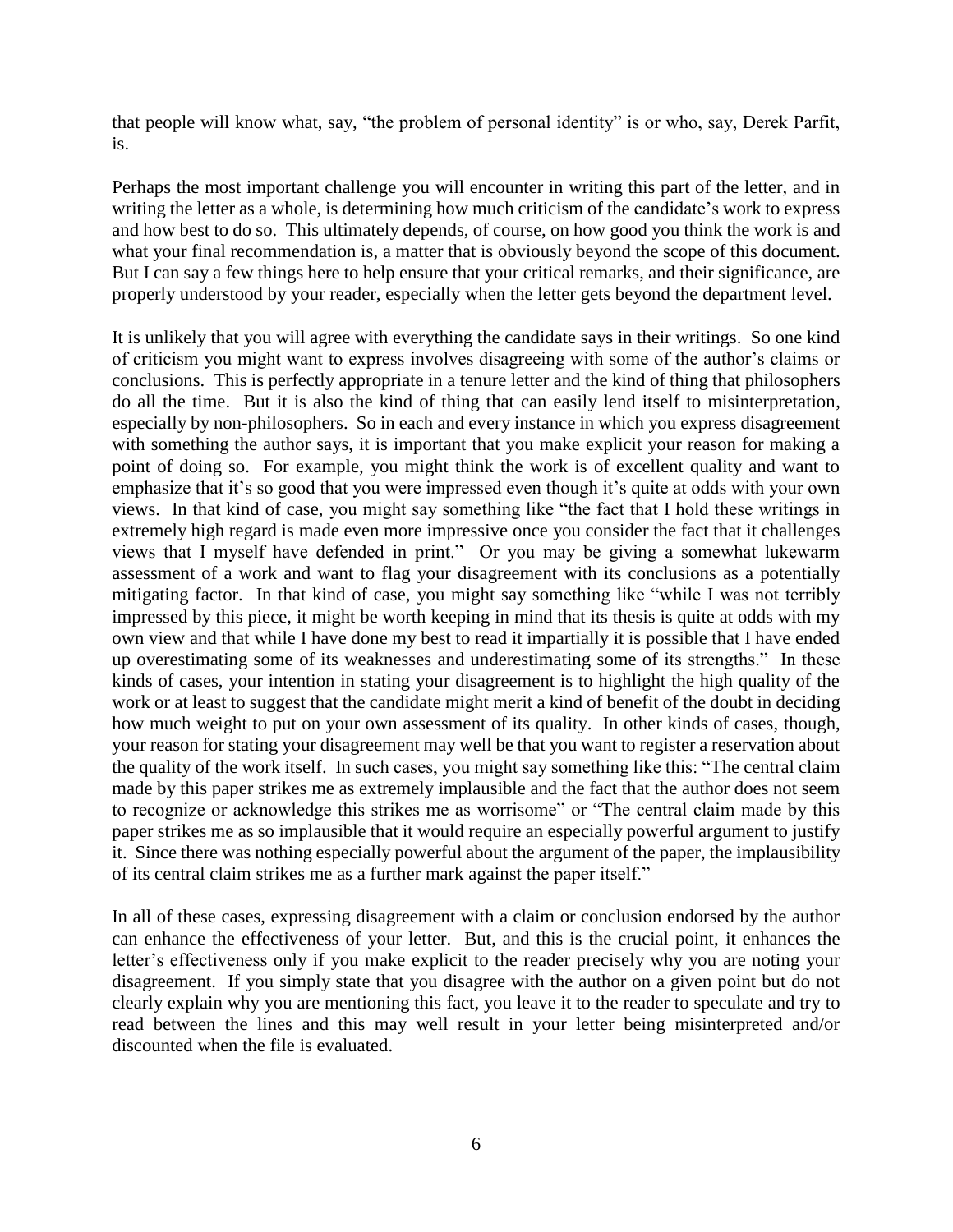I have focused here on cases in which you state disagreement with a claim made by the author. There are, of course, other forms of disagreement and criticism. You may think, for example, that the methodology used by the author is questionable or has been misapplied, that the author failed to define key terms with sufficient clarity, that there are problems with examples that the author's argument depends on, and so on. My advice in all of these cases is the same: it can be useful to note such concerns but in each instance you should be explicit about precisely what your purpose is in doing so. And in cases where your purpose is to provide a reason to think the work is less impressive than it would otherwise appear to be, it is important to be clear about whether you think the concerns you have raised are sufficient to warrant a judgment that the work is less than tenureworthy or whether you are simply noting that it is not as consistently first-rate as it could be while still counting as tenure-worthy. Again, if you do not make this explicit, you invite others to speculate about why you are making the criticism and about what your considered overall judgment really is.

# **e. Other Elements of the Case**

Before moving on to state your conclusion and recommendation, you should take time to address any other elements of the case that you think should be addressed. Some of these may appear as a response to specific questions contained in the instructions that you received and others may come from your own sense of what is relevant to evaluating a tenure case. In each instance, you should have said something briefly near the start of your letter about what you expect to see in a tenure-worthy research record in terms of this particular element of the case and you should then relate your findings here directly to what you identified as the appropriate tenure standards. I focus here on what seem to be the most common examples.

(i) quantity of publications. Here you should say something about the total number of publications the candidate has and the extent to which, just in terms of quantity, the candidate has a strong record. This is also the place to comment on the kinds of publications on the candidate's CV to the extent that you think this is relevant. For example, if the candidate has some journal articles and some invited papers in anthologies, you should comment here about the extent to which, if any, this distinction has an impact on your assessment. Similarly, if there is something about the temporal distribution of publications that strikes you as relevant (e.g., after a slow start they seem to have picked up the pace in the last few years), this is a good place to mention this and explain how it impacts your assessment.

(ii) quality of venues. You should say something about the quality of the venues in which the work has appeared. Are the journals of high caliber? Are the papers in edited volumes in works that appear with strong presses? Are any of the publications in venues that you consider to be subpar or suspect? It is useful to make a general comment about the overall distribution of publications in this respect (e.g., "two papers are in what I consider to be among the top three journals in the area and most but not quite all of the rest are in journals that I judge to be quite strong but not in the top tier") and then to state explicitly how this distribution compares to what you look for in what you take to be a tenure-worthy research record.

(iii) presented papers. Here you should say something about the total number of presented papers on the candidate's CV and how that compares to what you expect to see in a typical successful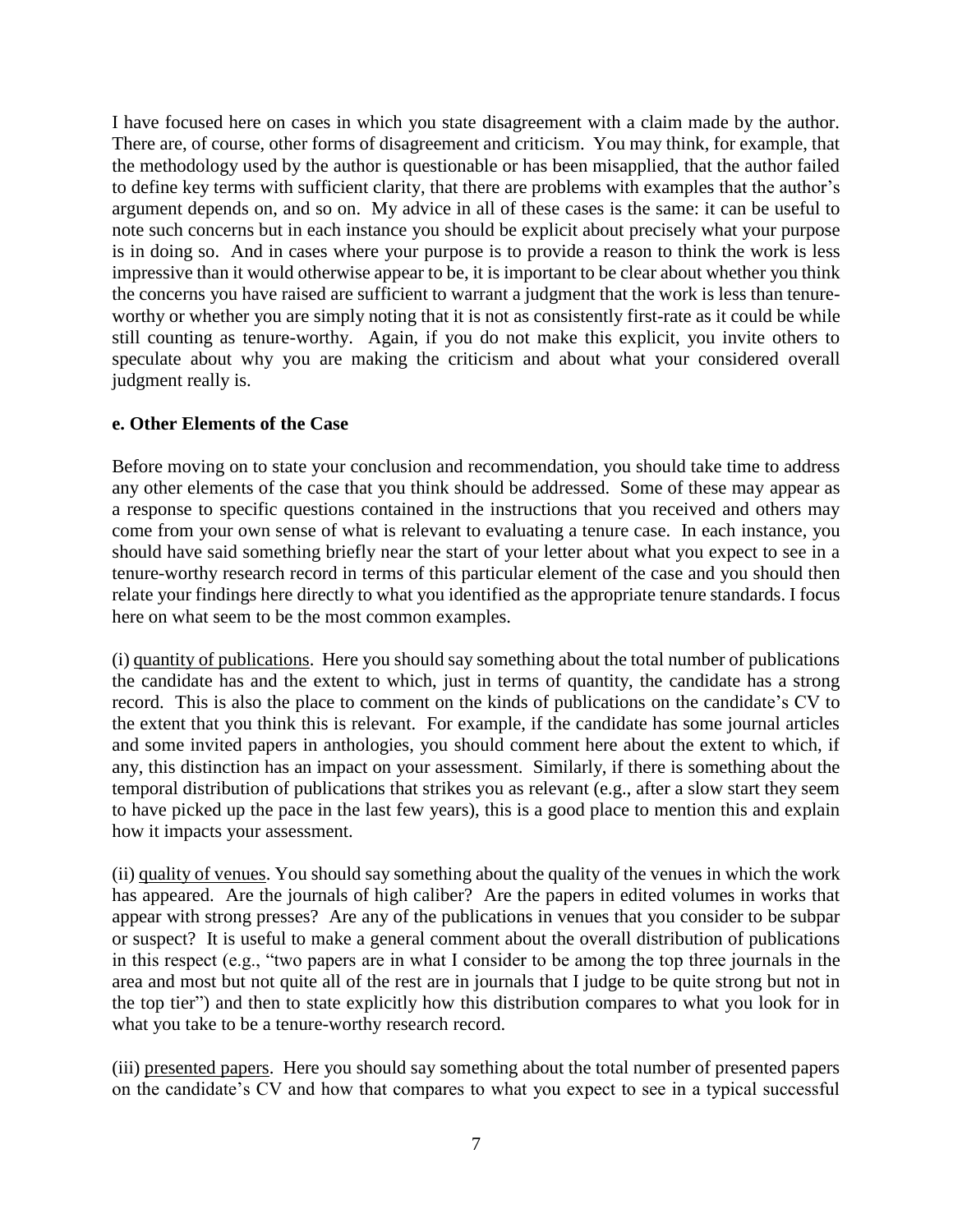tenure case. It is useful to break this down between talks at conferences and department talks and to say something about the quality and prestige of the venues. This is especially important in the case of conferences, where the difference between a major and minor event will not be clear to most committee members just from the CV, but it can also be useful in the case of department talks, especially if someone has given a talk at a highly regarded department that may be located at a university that is not, on the whole, as highly regarded.

(iv) impact. Many institutions will ask you to comment specifically on the impact of the candidate's work. Citation counts (via, e.g., Google Scholar), for example, are a routine metric across the natural and social sciences, but they have also become more common in recent years in the humanities, including philosophy. If you do not think citation counts are particularly useful for philosophy tenure cases, you should include a sentence or two explaining why you don't. If you do, you should look at the relevant numbers and provide a brief assessment. Some people also consider the number, and venues, of invited presentations on a candidate's CV as evidence of impact. If this seems reasonable to you, you should make a comment based on the candidate's record. The same goes for the number of invited papers in collected volumes and the presses with which they appear. You should also consider whether you know of other scholars who have made comments about the influence the candidate's work on their own thinking, assigned their works in their classes, etc. as possible forms of relevant evidence.

(v) future trajectory. Future productivity is a significant concern at every institution. Tenure is not viewed simply as a reward for past accomplishment but as an investment based on a justified expectation of future productivity. You should provide a distinct and explicit statement of your assessment of the candidate's record in these terms. Relevant things to look at may include the following. Does the candidate have a healthy number of works in progress? Does their pace of publication to this point provide evidence in favor of expecting good results in the future? Have their publications to date all been drawn from their dissertation or have they established that they can develop new projects and successfully bring them to completion? If their work mostly seems to be part of a single research program, does that program seem sufficiently robust to sustain a longer-term publication record? If their work is more varied, are there features of what they have achieved to date that you can use as a basis for making a prediction about future success?

### **f. Conclusion and Recommendation**

Finally, you should wrap up the letter with a clear and explicit recommendation and relate it to the specific elements that you included in your assessment, making clear what the most important considerations are and what concerns, if any, raise doubts in your mind about the case. In general, you should try to be as straightforward as possible, keeping in mind that people may well have a tendency to try to read between the lines if you are not. If you think a case is solid, or think it is a real slam-dunk, for example, you should be explicit and say something like "the evidence as whole makes a solid case for a judgment of 'distinguished research record' and I therefore recommend tenure and promotion with no reservations" or "this case strikes me as a slam dunk, easily rising to and exceeding the level of accomplishment associated with a 'distinguished research record'. I enthusiastically recommend tenure and promotion."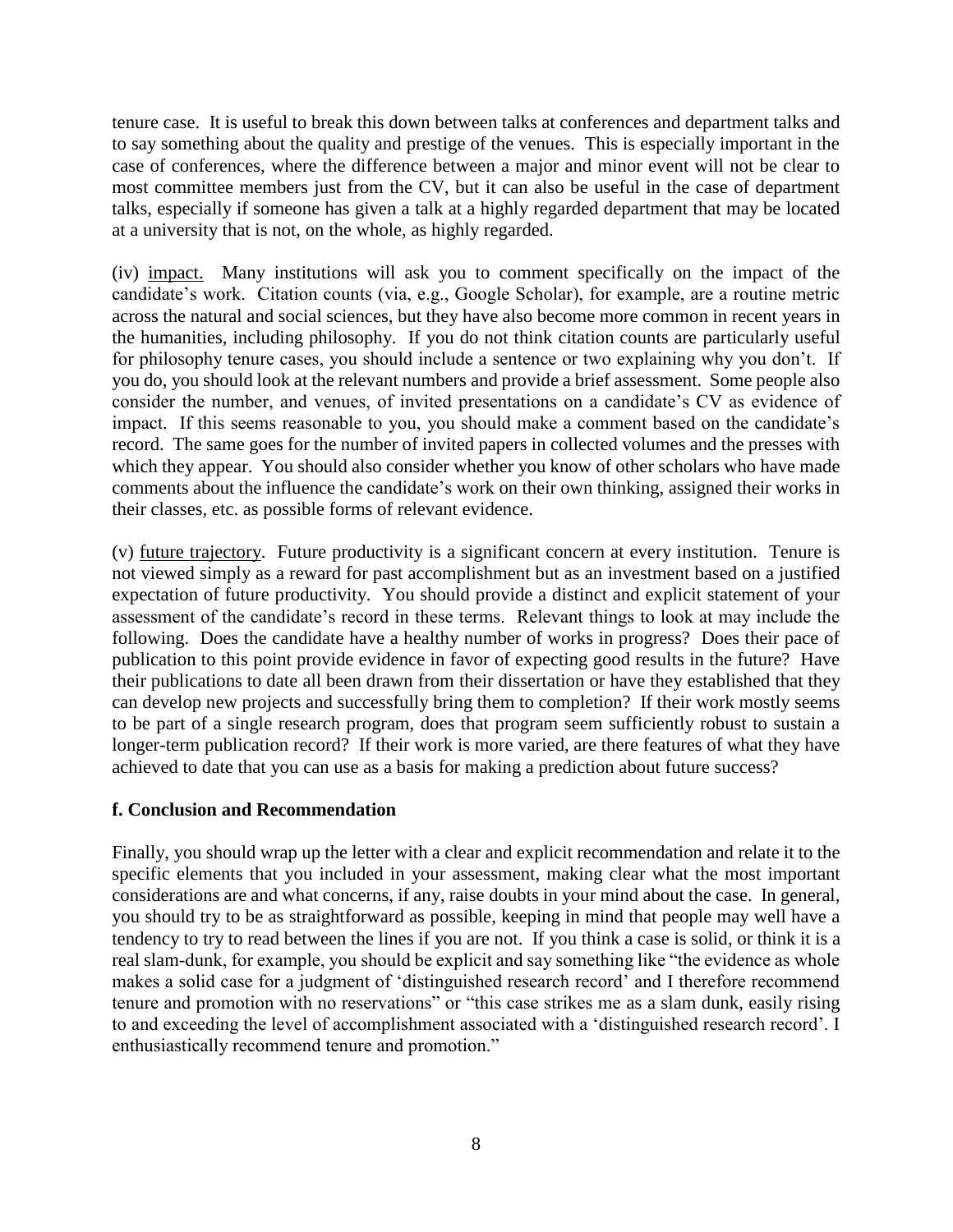If you are recommending tenure and promotion but have expressed any non-trivial reservations about the merits of the case, you should state this explicitly and try to be as clear as possible about how they impact your final decision. Consider, for example, this sentence: "Although I have expressed some significant doubts about the quality of some of the candidate's publications, and while I would have liked to see more by way of department talks and conference presentations, on the whole I do think that the body of work meets the standards for having a distinguished research record and so recommend tenure and promotion." You might think that this sentence straightforwardly conveys the view that while the case may be on the lower end of the tenureworthy spectrum, it still meets the relevant standards. And some people will surely read it in just this way. But because letter writers are generally reluctant to come out and explicitly say that they recommend against tenure and promotion, a sentence like this may well be scrutinized by people wondering if you are trying to convey more serious doubts about the case without quite coming out and saying so. This is because the sentence identifies negatives and does not give a specific explanation of what positives or mitigating considerations outweigh the negatives and why.

If you really do mean to be writing a positive letter, then, even if not a particularly enthusiastic letter, it is important that you be aware of the way in which people might try to read between the lines in a case like this and that you try to be as explicit as possible about why the negatives do not strike you as sufficiently negative to undermine the case. For example, you might instead conclude with something like this: "I do have some significant doubts about the quality of some of the candidate's publications, but the doubts arise almost entirely in cases of the candidate's earliest publications or works that are on subjects more peripheral to the candidate's central concerns. All of the candidate's most recent works are consistently first-rate as is everything that is a part of their central research project. Since I put much more weight on these publications, the doubts that I have expressed, while not irrelevant, clearly do not suffice to bring the overall result down below the level of distinguished research. I also would have liked to see more by way of department talks and conference presentations as a way of helping to round out the case for a distinguished research record. However, I recognize that the main area the candidate works in is a highly specialized one and that there are relatively fewer speaking opportunities for scholars in this area, especially at the junior level. As a result, while more talks would have been a plus, I do not view the relatively small number of talks as a minus. Taking the totality of the evidence into account, my considered judgment is that the candidate's body of work does clearly meet the standards for having a distinguished research record and so I recommend tenure and promotion."

Finally, if you do not think that the candidate merits tenure, it is best that you come out and say so directly. But if for whatever reason you find yourself unwilling to do so, the second best option is not to say that you recommend tenure while at the same time trying to raise enough doubts to secretly signal your true intentions. Rather, it is to conclude by simply declining to make a specific recommendation. Something along the following lines will likely suffice: "There are clearly some significant positives in this case but also some significant negatives. I have tried to detail them and weigh them against each other here but, in the end, I find that the case is simply too close to call. If the candidate is sufficiently strong in teaching and service, then granting them tenure and promotion may well make sense all things considered. But depending on how the remainder of the evidence in the file is viewed, it may also be that the most justified decision is to decline to offer this candidate tenure and promotion." This will most likely be treated as a negative letter on the whole even if it does not explicitly come out and recommend against tenure and promotion.